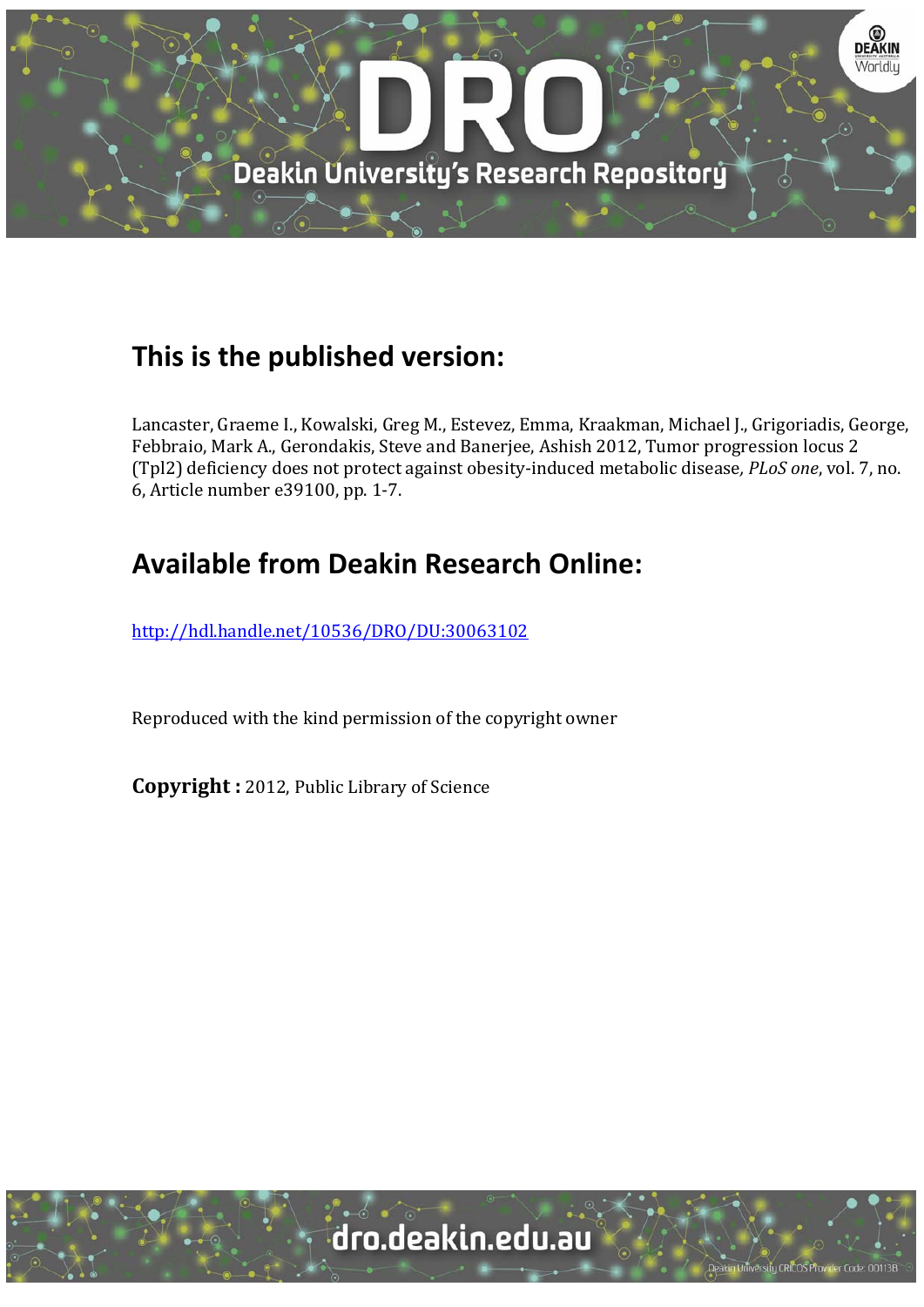## Tumor Progression Locus 2 (Tpl2) Deficiency Does Not Protect against Obesity-Induced Metabolic Disease

### Graeme I. Lancaster<sup>1</sup>\*, Greg M. Kowalski<sup>1,2</sup>, Emma Estevez<sup>1</sup>, Michael J. Kraakman<sup>1,2</sup>, George Grigoriadis $^{3,4}$ , Mark A. Febbraio $^1$ , Steve Gerondakis $^{3,4}$ , Ashish Banerjee $^{3,4_\star}$

1 Cellular and Molecular Metabolism Laboratory, BakerIDI Heart and Diabetes Institute, Melbourne, Australia, 2 Department of Biochemistry and Molecular Biology, Monash University, Melbourne, Australia, 3 Intracellular Signalling and Gene Expression Laboratory, Burnet Institute, Melbourne, Australia, 4 Department of Clinical Haematology, Central Clinical School, Monash University, Melbourne, Australia

#### Abstract

Obesity is associated with a state of chronic low grade inflammation that plays an important role in the development of insulin resistance. Tumor progression locus 2 (Tpl2) is a serine/threonine mitogen activated protein kinase kinase kinase (MAP3K) involved in regulating responses to specific inflammatory stimuli. Here we have used mice lacking Tpl2 to examine its role in obesity-associated insulin resistance. Wild type (wt) and  $tpl2^{-/-}$  mice accumulated comparable amounts of fat and lean mass when fed either a standard chow diet or two different high fat (HF) diets containing either 42% or 59% of energy content derived from fat. No differences in glucose tolerance were observed between wt and  $tp/2^{-/-}$  mice on any of these diets. Insulin tolerance was similar on both standard chow and 42% HF diets, but was slightly impaired in tpl2<sup>-/-</sup> mice fed the 59% HFD. While gene expression markers of macrophage recruitment and inflammation were increased in the white adipose tissue of HF fed mice compared with standard chow fed mice, no differences were observed between wt and tpl $2^{-/-}$  mice. Finally, a HF diet did not increase Tpl2 expression nor did it activate Extracellular Signal-Regulated Kinase 1/2 (ERK1/2), the MAPK downstream of Tpl2. These findings argue that Tpl2 does not play a non-redundant role in obesityassociated metabolic dysfunction.

Citation: Lancaster GI, Kowalski GM, Estevez E, Kraakman MJ, Grigoriadis G, et al. (2012) Tumor Progression Locus 2 (Tpl2) Deficiency Does Not Protect against Obesity-Induced Metabolic Disease. PLoS ONE 7(6): e39100. doi:10.1371/journal.pone.0039100

Editor: François Blachier, National Institute of Agronomic Research, France

Received September 14, 2011; Accepted May 18, 2012; Published June 11, 2012

Copyright: © 2012 Lancaster et al. This is an open-access article distributed under the terms of the Creative Commons Attribution License, which permits unrestricted use, distribution, and reproduction in any medium, provided the original author and source are credited.

Funding: This study was supported in part by grants from The National Health and Research Council of Australia (NHMRC Project Grant No's 526619 and 586636) to GIL and MAF, (Program 257502 and Project 543141) to SG and from the Leukemia and Lymphoma Society (SCOR 7015) to SG. SG and MAF are Principal Research Fellows of the NHMRC. The funders had no role in study design, data collection and analysis, decision to publish, or preparation of the manuscript. No additional external funding received for this study.

Competing Interests: The authors have declared that no competing interests exist.

\* E-mail: graeme.lancaster@bakeridi.edu.au (GIL); banerjee@burnet.edu.au (AB)

#### Introduction

Obesity is associated with a state of chronic low grade inflammation that is believed to be important in the development of insulin resistance [1]. Research over the last decade has identified numerous events critical to the induction of inflammation in models of nutrient oversupply [1]. The accumulation of particular lipids [2,3], the generation of reactive oxygen species [4], organelle stress [5,6] and the activation of lipid-responsive transmembrane receptors [7,8] are amongst a multitude of stimuli that have been suggested to link excess nutrient availability to the induction of inflammation. However, regardless of the precise mechanisms by which nutrient-mediated inflammation is initiated, a commonality exists in both the signaling pathways that are activated and the gene products that are up-regulated [1].

Two key intracellular signalling cascades that promote inflammation in response to a wide array of environmental stimuli, including nutrient oversupply, are NF-kB and the Mitogen-Activated Protein Kinases (MAPK). Consistent with the importance of these pathways in metabolic disease, conditional inactivation of the Inhibitor of kappa-B kinase  $\beta$  (IKK $\beta$ ), the key activator of the classical NF-kB pathway, and the MAPK c-Jun Nterminal kinase (JNK) in metabolically important sites including adipose tissue [9], skeletal muscle [10] and liver [11] as well as in immune and inflammatory mediators like macrophages [11], prevents obesity-associated inflammation and protect against insulin resistance. Activation of the NF-kB and Jun transcription factors by  $IKK\beta$  and JNK which leads to the up-regulation of the pro-inflammatory genes  $\eta f$ ,  $il6$ ,  $il1\beta$  and  $\alpha$ lle is central to this process [1]. MAP kinases activated by obesity may also target key components of the insulin signaling cascade, resulting in insulin resistance [1].

PLoS one

Tumor progression locus 2 (Tpl2) also referred to as COT (Cancer Osaka Thyroid), is a serine threonine mitogen activated protein kinase kinase kinase [12] highly expressed in hemopoietic cells that specifically activates ERK 1 and 2 via the MAP kinase kinases MKK1/2 [13]. Inactive Tpl2 is part of a complex with A20 binding inhibitor of NF-kB-2 (ABIN2) and p105 NF-kB1, the precursor for the p50 NF-kB1 transcription factor. Tpl2 is activated by multiple pro-inflammatory stimuli including lipopolysaccharide (LPS), tumour necrosis factor  $\alpha$  (TNF $\alpha$ ) and IL-1 $\beta$  [14,15] via a multi-step process initiated by the  $IKK\beta$  catalysed phosphorylation dependent degradation of p105 [16,17]. Consistent with the importance of Tpl2 in inflammatory responses,  $tpl2^{-/-}$  mice are resistant to lipopolysaccharide (LPS)/D-galactosamine-induced endotoxic shock, an effect due to an ERK-dependent posttranscriptional regulation of TNF $\alpha$  [12]. The role of Tpl2 in regulating ERK-dependent inflammatory processes prompted two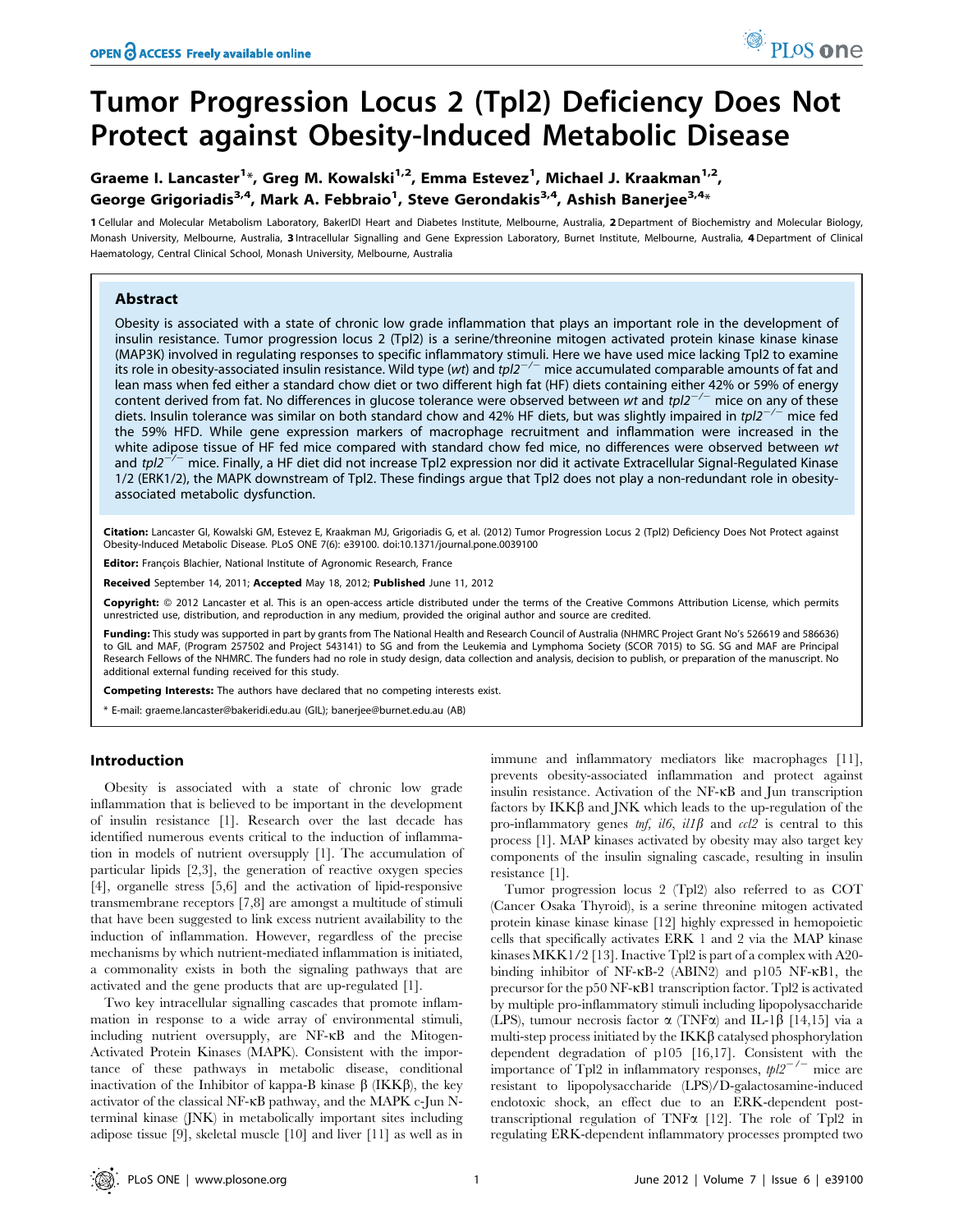recent studies that investigated the role of Tpl2 in obesity-associated metabolic disorders [18,19]. These reports show that loss of Tpl2 function prevents high fat (HF) diet-induced adipose tissue and liver inflammation plus HF diet-induced insulin resistance, the later potentially via a reduction in ERK-mediated insulin receptor substrate 1 (IRS1) serine phosphorylation. Our long standing interests in the role of Tpl2 in inflammation [13,16,20] and also inflammation in diet-induced metabolic disease [21–23], prompted an independent examination of its potential role in mediating the deleterious metabolic responses induced by a HF diet. Using a mutant mouse model lacking Tpl2, we have failed to find any significant role for Tpl2 in regulating obesity-associated metabolic disorders.

#### Results

Male Tpl2-deficient ( $tpl2^{-/-}$ ) and wt mice were fed either a high fat (42% calories by energy content derived from fat) or standard laboratory chow (8% calories by energy content derived from fat) diet for 16 weeks, commencing at 8 weeks of age. While both standard chow and HF-fed  $tpl2^{-/-}$  mice, plus the wt standard chow fed mice contain 8 mice per group, in the wt HFD group one mouse did not gain any fat mass during the 16 week HF diet and was excluded from all subsequent analysis. Data from this group therefore represents 7 mice.

Mice fed a HF diet containing 42% calories by energy from fat for 16 weeks were approximately 9 g heavier than standard chow fed animals (Figure 1A), a difference entirely attributable to an increase in fat mass (Figure 1B, C and D). No statistically significant differences in fat mass were observed between the wt and  $tpl2^{-/-}$  mice on either the standard chow or HF diet. To examine metabolic control in wt and  $tpl2^{-/-}$  mice, we initially determined plasma glucose and insulin levels following a 5 h fast. Fasting plasma glucose levels were significantly higher in  $\textit{tbl2}^{-/-}$ mice fed a chow diet (Figure 2A). Furthermore, fasting plasma insulin levels were significantly lower in  $tpl2^{-/-}$  mice on a standard chow diet (Figure 2B). We next determined glucose and insulin tolerance in *wt* and  $tpl2^{-/-}$  mice fed a standard chow diet. While we observed the expected increases and decreases in plasma glucose over a 2 hr time course following the IP injection of glucose and insulin respectively, no differences were observed for either glucose or insulin tolerance between the two genotypes (Figures 2C and D). Of note, while plasma glucose levels during the GTT are slightly higher in the  $tpl2^{-/-}$  mice, this effect is entirely attributable to the elevated basal glucose levels observed in these animals. Therefore, when the incremental area under the glucose curves were calculated (Figure 2C; inset), no significant differences were observed in glucose tolerance (p value of 0.38) between the two genotypes.

Next, we examined the effects of HF diet (42% calories by energy content derived from fat) on metabolic control in wt and  $tbl2^{-/-}$  mice. Consistent with the data observed in the standard chow fed animals, basal plasma glucose levels following a 5 h fast were significantly higher in  $tpl2^{-/-}$  mice compared to wt mice (Figure 3A). While fasting plasma insulin levels tended to be lower in the  $tpl2^{-/-}$ mice, this difference did not reach statistical significance (Figure 3B). Importantly, when we determined glucose and insulin tolerance, no significant differences were observed between wt and  $tpl2^{-/-}$  mice (Figure 3C and D). Again, similar to our observation in the standard chow fed mice, the plasma glucose levels during the GTT are slightly higher in the  $tpl2^{-/-}$  mice. However, these differences are again attributable to an increase in fasting basal glucose levels and when the incremental area under the glucose curve is calculated (Figure 3C; inset) no differences are

observed in glucose tolerance between the genotypes (p value of 0.98).

Our metabolic data strongly argued that Tpl2 plays no role in regulating metabolic responses in either standard chow or HF fed mice. Nonetheless, we performed an analysis of white adipose tissue (epididymal fat depot) to determine the expression of a number of genes that serve as indicators of macrophage recruitment and inflammation, factors that are known to be associated with obesity and implicated in the development of insulin resistance. The expression of emr1 (also known as F4/80), a general macrophage marker, itgax (also known as CD11c), a marker of pro-inflammatory macrophages important in the development of insulin resistance [24], and the expression of the pro-inflammatory cytokine tnf, were all significantly increased in HF fed mice, relative to standard chow fed mice (Figure 4). However, no statistically significant differences were observed between wt and  $tpl2^{-/-}$  mice on either the standard chow or HF diets.

Another published report showed that Tpl2 expression is upregulated in adipose tissue of mice on a HF diet [18]. Contrary to their findings, we observe similar Tpl2 protein levels and mRNA expression in wt mice regardless of the fat content in the diet (Figure 5A and B). As described above, the primary substrates of Tpl2 are MKK1 and MKK2 [17]. Phosphorylation of MKK1/2 by Tpl2 promotes the subsequent phosphorylation and activation of ERK1/2. We, therefore, determined the activation status of ERK1/2, a key target of Tpl2, in the adipose tissue of wt and  $tpl2^{-/-}$  mice on standard chow and HF diets. We observed no HF diet-induced increases in ERK1/2 phosphorylation (Figure 5C), arguing against a prominent role for Tpl2 in mediating ERK activation in response to diet in vivo. This lack of difference between standard chow and HF fed mice demonstrates that the Tpl2 signalling pathway is not activated by HF feeding/obesity and, therefore, argues against a significant role for Tpl2 in obesityassociated metabolic dysfunction.

In contrast to the results described above, a previous report demonstrated that  $tpl2^{-/-}$  mice fed a HF diet containing 60% of calories derived from fat were protected from the development of obesity-associated insulin resistance [19]. A key difference between this previous study and the current work is the fat content of the HF diet, 60% versus 42%. To determine whether differences in the fat content of the HF diet could explain the divergent results between our study and the published report [19], we fed wt and  $tpl2^{-/-}$  mice a HF diet containing 59% of calories derived from fat. Commencing at approximately 8 weeks age  $wt$  (n = 10) and  $tpl2^{-/-}$  (n = 9) mice were fed a HF diet containing 59% of calories from fat for 16 weeks. This protocol is very similar to that used in the previous study [19] where mice began the HF diet at 6 weeks of age and were fed for 17 weeks. After 16 weeks of HF feeding wt and  $tpl2^{-/-}$  mice had gained 9.8 g and 8.8 g of fat mass respectively, figures very similar to that achieved with the 42% HF diet (Figure 1C; wt 8.6 g,  $tpl2^{-/-}9.0$  g). As shown in Figure 6A, the percentage of fat mass at the end of the 16 week HF diet was not different between wt and  $tpl2^{-/-}$  mice and was very similar to that achieved with the 42% HF diet (Figure 1D). Consistent with the results from the standard chow and 42% HF diet,  $tpl2^{-/-}$  mice fed a 59% HF diet displayed fasting hyperglycaemia and hypoinsulinaemia relative to wt mice (Figures 6B and C). Similar to the data obtained with the 42% HF diet,  $tpl2^{-/-}$  mice fed on the 59% HFD had higher peak blood glucose concentrations at several time points during the GTT compared to wt mice (Figure 6D). However, these differences are primarily reflective of the higher basal blood glucose concentration and when the incremental area under the curve is calculated overall glucose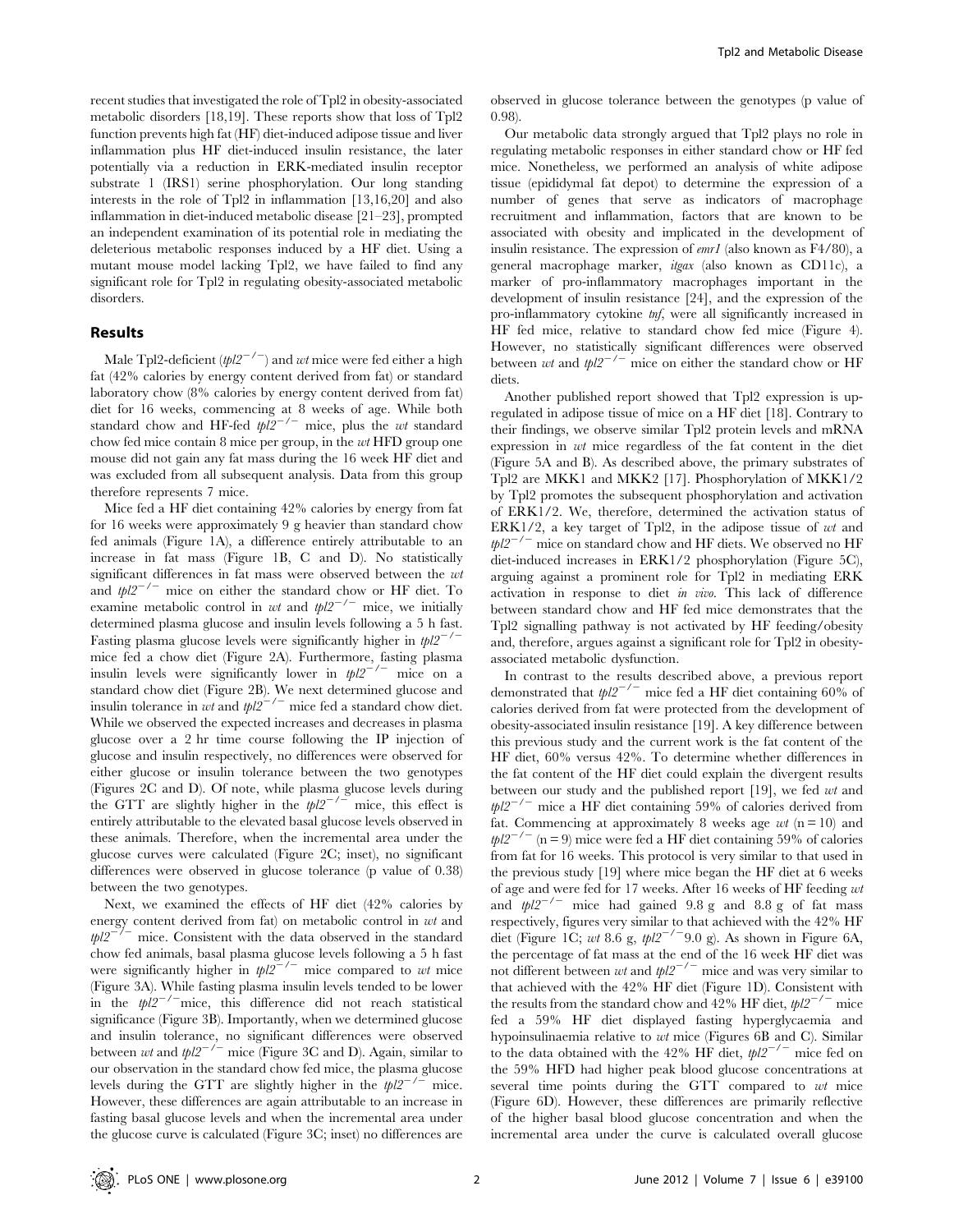

Figure 1. wt and tpl $2^{-/-}$  mice were fed either standard chow or high fat diets for 16 weeks. (A) Total body mass. (B and C) Lean and fat mass were determined by Echo MRI. (D) Percentage fat mass. Data presented are mean  $\pm$  SEM. All groups are n = 8 with the exception of the HF fed wt group which is n = 7. \* denotes statistically significant dietary main effect between standard chow (C) and high fat (HF) diets. doi:10.1371/journal.pone.0039100.g001

tolerance is not different between wt and  $tbl2^{-/-}$  mice (Figure 6D; inset). Interestingly, when we assessed insulin tolerance, we observed a mild but significant impairment in the ability of insulin to lower blood glucose in the  $tpl2^{-/-}$  mice compared to the wt mice (Figure 6E).

#### Discussion

Given the previously described roles for Tpl2 in regulating responses to various inflammatory stimuli, we hypothesised that Tpl2 deletion may protect against the development of obesityassociated metabolic dysfunction. Using a Tpl-2 deficient mouse strain, our collective findings demonstrate that Tpl2 plays no significant role in the development of the deleterious metabolic consequences associated with a HF diet. Specifically,  $tpl2^{-/-}$  and wt mice accrue similar levels of body fat, irrespective of whether they are fed a HF diet containing 42% or 59% of calories from fat, and exhibit comparable glucose and insulin tolerance over the course of a 16 week HF diet. Markers of macrophage recruitment and inflammation following the 42% HF diet, while elevated relative to standard chow fed mice, were comparable between  $tpl2^{-/-}$  and wt mice. Finally, similar levels of Tpl2 expression and the lack of ERK1/2 activation in adipose tissue when comparing standard chow and HF fed mice, suggests that the Tpl2 signaling pathway is not activated by high fat feedinginduced obesity. Collectively, our results argue against a nonredundant role for Tpl2 in the development of obesity-associated metabolic dysfunction.

The results of our study are in contrast with a recent report [19] and do not support another study that hypothesised a role for Tpl2 in the adipose tissue dysfunction associated with obesity [18]. One of these previous studies [19] used the same strain of  $\frac{t}{2}$ <sup>-/-</sup> mice as that used in the work reported here and, therefore, these phenotypic differences must be attributable to experimental variables that differ between the different studies [19]. In our initial experiments we used a HF diet containing 42% of calories, which contrasted with that used by Perfield and colleagues who used a HF diet containing 60% of calories derived from fat. Comparison of the data obtained in our study using the 42% HF diet and the 60% HF diet used by Perfield and colleagues shows that the effectiveness of these two diets, with respect to the development of obesity, was very comparable. Nonetheless, it is possible that the use of a diet containing significantly more fat may have provided a greater inflammatory stimulus that breached a threshold for Tpl2 activation, thereby revealing a role for Tpl2 in the development of obesity-associated inflammation and insulin resistance. In support of this hypothesis, while we observed no effect of HF feeding on ERK1/2 activation, Perfield et al [19] did report a dietary effect on the status of ERK1/2 phosphorylation. They demonstrated that this HF diet-induced ERK1/2 activation is reduced in the  $tpl2^{-/-}$  mice, suggesting that the increase in ERK1/2 phosphorylation following HF diet is Tpl2 dependent. Therefore, it is possible that in response to a diet containing a very high fat content, Tpl2 signalling may be activated and under such conditions deletion of Tpl2 may protect against the development of obesity-associated dysfunction. To definitively address this issue we performed a second set of experiments using a HF diet containing 59% of calories derived from fat. Consistent with our own data using the 42% HF diet, deletion of Tpl2 did not protect mice from the deleterious metabolic consequences of the HF diet. Instead, there was a trend towards Tpl2 deletion exacerbating the effects of the HF diet, i.e. impaired insulin tolerance, compared to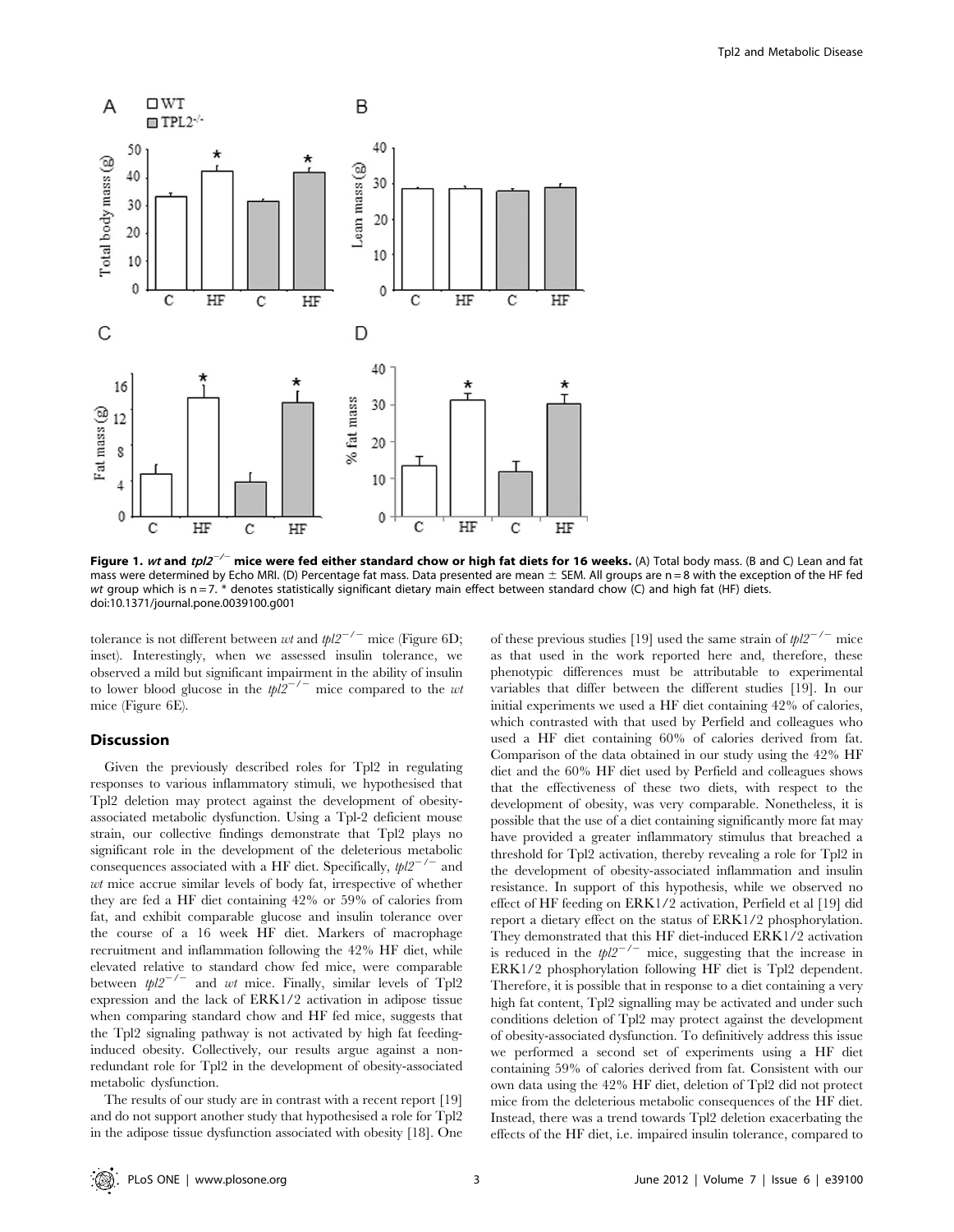

30

 $\square$  WT

 $\blacksquare$  TPL2- $\prime$ -

 $\overline{A}$ 

16

 $12$ 

8



B

6

 $\Delta$ 

Figure 3. wt (n = 7) and  $tpl2^{-/-}$  (n = 8) mice were fed a 42% HF diet for 16 weeks. (A) Fasting plasma glucose. (B) Fasting plasma insulin. (C) Glucose tolerance test. (D) Insulin tolerance test. In C, the and  $tpl2^{-/2}$ 

Figure 2. wt (n = 8) and  $tp/2^{-/-}$  (n = 8) mice were fed a standard chow diet for 16 weeks. (A) Fasting plasma glucose. (B) Fasting plasma insulin. (C) Glucose tolerance test. (D) Insulin tolerance test. In C, the inset graph is the incremental area under the curve. Data presented are mean  $\pm$  SEM.  $*$  denotes statistically significant difference between wt and  $tpl2^{-/-}$ doi:10.1371/journal.pone.0039100.g002

wt mice. It is not clear why the results of our study and that of Perfield and colleagues differ. Environmental conditions such as being housed in different animal facilities may potentially explain this discrepancy.

Somewhat unexpectedly, we observed higher fasting plasma glucose levels in both standard chow and 42% and 59% HF fed  $tpl2^{-/-}$  mice when compared with the wt controls. Indeed, in the standard chow and 59% HF fed  $tpl2^{-/-}$  mice, we also observed lower fasting plasma insulin levels; a similar trend was also observed on the 42% HF diet. Although these data are consistent with a pancreatic insufficiency, general islet morphol $p=0.11$ 

inset graph is the incremental area under the curve. Data presented are mean  $\pm$  SEM.  $*$  denotes statistically significant difference between wt doi:10.1371/journal.pone.0039100.g003

ogy was similar in wt and  $tpl2^{-/-}$  mice (Figure S1). More importantly, when challenged with a glucose load, both standard chow and 42% and 59% HF fed  $tpl2^{-/-}$  mice were equally tolerant and cleared the glucose bolus as effectively as wt mice arguing against any pancreatic insufficiency in the  $tpl2^{-/-}$  animals. It remains unclear why the  $tpl2^{-/-}$  display basal fasting hyperglycaemia.

In summary, our findings do not support a role for Tpl2 in HF diet-induced metabolic dysfunction. Consistent with this, we do not observe any evidence of activation of the Tpl2 pathway in adipose tissue of HF fed wt mice. The conclusions of our study are in contrast to two previous reports that suggest an important role for Tpl2 in mediating obesity-induced inflammation and insulin resistance. Therefore, we believe that a more rigorous analysis on the role Tpl2 in human metabolic syndrome should be carried out before embarking on targeting Tpl2 for improvement of the metabolic state in obesity.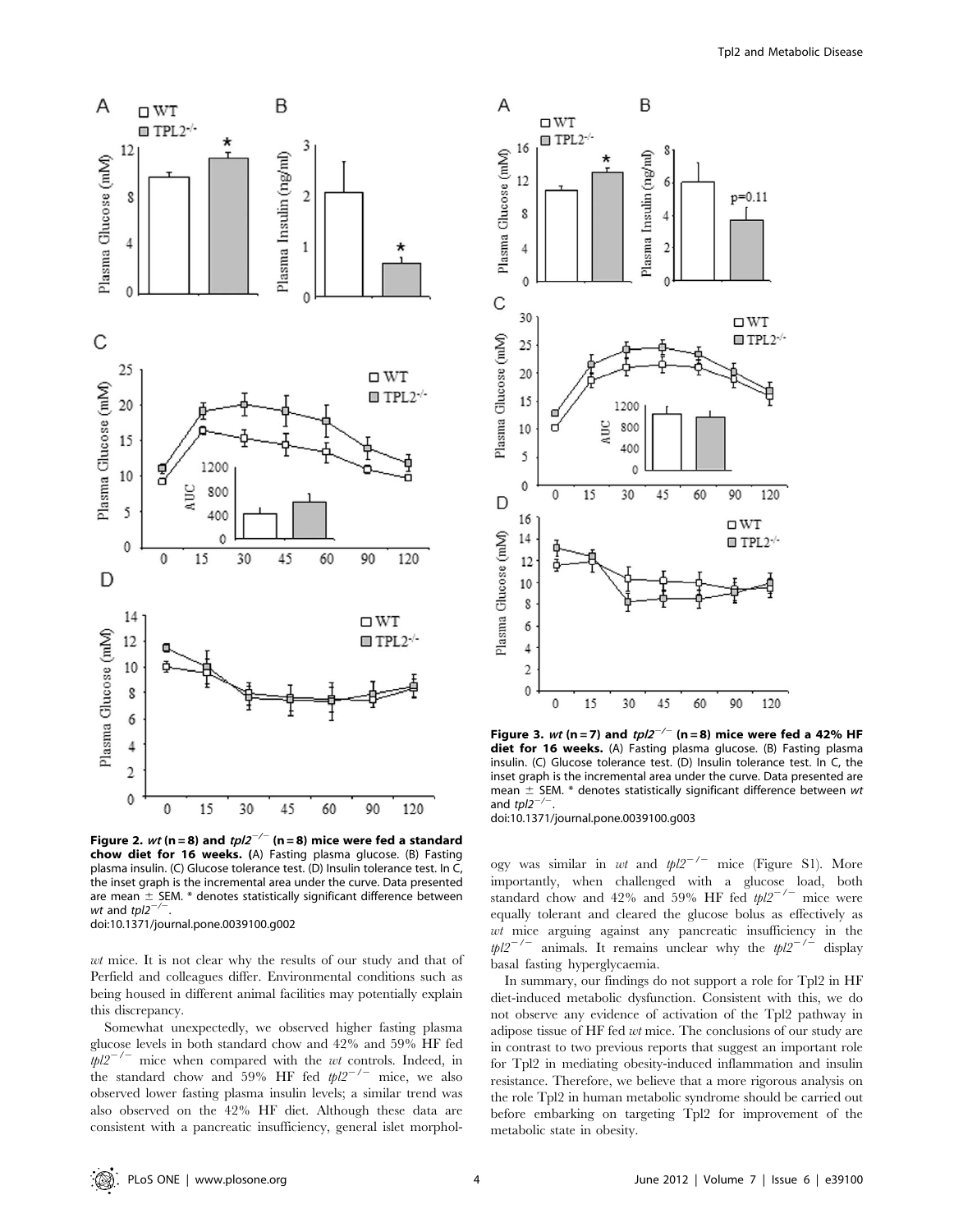

Figure 4. wt and  $tp/2^{-/-}$  mice were fed either standard chow or 42% high fat diet for 16 weeks. mRNA expression was determined in epididymal adipose tissue depots. Data are expressed as fold change from wt, standard chow fed mice. Data presented are mean  $\pm$  SEM.  $(n = 5-6)$ . \* denotes statistically significant dietary main effect.  $C =$  Standard chow;  $HF =$  High Fat. doi:10.1371/journal.pone.0039100.g004

#### Materials and Methods

Male wt and  $tbl2^{-/-}$  mice were housed in a pathogen-free barrier protected environment on a 12 h:12 h light:dark cycle. All procedures were approved by the Alfred Medical Research and Education Precinct (AMREP) animal ethics committee. This study was specifically approved by the AMREP animal ethics committee (approval no. E/0861/2009/F).  $tpl2^{-/-}$  mice were generated as described previously [12] and were backcrossed more than 12 generations to the C57BL/6 background. C57Bl/6 mice were used as wt controls. wt and  $tpl2^{-/-}$  mice were fed either standard mouse chow diet containing 8% calories from fat, 21% from

protein and 71% from carbohydrate, or a high fat diet containing either 42% calories from fat, 20% from protein and 35% from carbohydrate or a high fat diet containing 59% calories from fat, 15% from protein and 26% from carbohydrate (Speciality Feeds, Glen Forest, Australia). All mice commenced either standard chow or high fat diets at 8 weeks of age.

Body composition was determined using an EchoMRI body composition analyzer (Columbus Instruments, OH, USA). Glucose tolerance tests (GTT) were performed following a 5 h fast. 1 g of glucose per kg of lean body mass, as determined from the EchoMRI analysis, was injected intraperitoneally (IP) and blood glucose concentrations were determined from blood samples obtained from a tail clip. Blood glucose concentrations were determined at baseline and at 15 minute intervals until 1 h and then at 30 minute intervals thereafter. Insulin tolerance tests were performed in an analogous mannertoGTTexceptthat 0.75 U(HFdiet) or 0.5 U(standardchow diet) insulin per kg of lean body mass was injected. Blood glucose concentrations were determined using an ACCU-CHEK glucose analyzer (Roche). Plasma insulin was determined by enzyme-linked immunosorbant assay (Millipore).

For Western blotting, approximately 50 mg of white adipose tissue from the epididymal fat pad was homogenized in ice cold lysis buffer containing 50 mM TRIS (pH 7.4), 130 mM NaCl, 5 mM EDTA, 1% NP-40, 1 mM PMSF, 1 mM NaF, Phosphatase Inhibitor Cocktail (Containing sodium vanadate, sodium molybdate, sodium tartarate, and imidazole; Sigma-Aldrich) and Protease Inhibitor Cocktail (Containing 4-(2-aminoethyl) benzenesulfonyl fluoride (AEBSF), pepstatinA, E-64, bestatin, leupeptin, and aprotinin; Sigma-Aldrich). Following total protein determination using the BCA assay, lysates were solubilized in Laemelli's buffer and heated at 95<sup>°</sup>C for  $\sim$ 5 min. For Western blotting, 20 to 40 µg of total protein was resolved by SDS-PAGE and transferred to



Figure 5. In (A) and (C) wt and tpl2<sup>-/-</sup> mice were fed either standard chow or 42% high fat diets for 16 weeks. (A) Protein expression was determined by Western blotting in epididymal adipose tissue depots. (B) Tpl2 mRNA expression was determined in wt mice that were fed a standard chow (n = 13) or 42% high fat (n = 15) diet for 12 to 16 weeks from 3 independent experiments. (C) Protein expression was determined by Western blotting in epididymal adipose tissue depots. N = 6 in each group. All data presented are mean  $\pm$  SEM. C = Standard chow; HF = High Fat. doi:10.1371/journal.pone.0039100.g005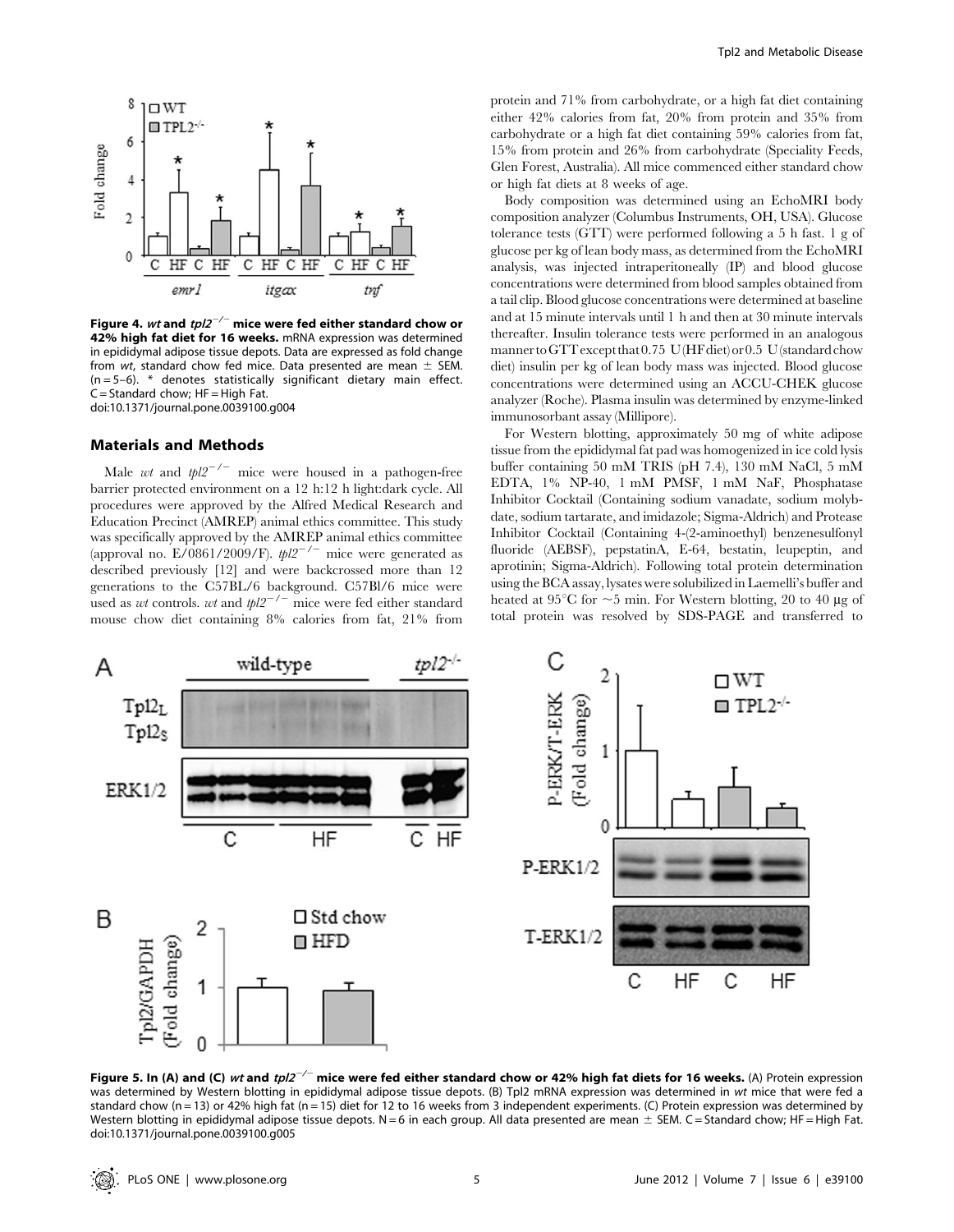

Figure 6. wt (n = 10) and tpl2<sup>-/-</sup> (n = 9) mice were fed a 59% high fat diet for 16 weeks. (A) Percentage body fat. (B) Fasting blood glucose. (C) Fasting plasma insulin. (D) Glucose tolerance test. (E) Insulin tolerance test. In D, the inset graph is the incremental area under the curve. Data presented are mean  $\pm$  SEM. In B and C, \* denotes statistically significant difference as determined by Student's T-test. In D and E, \* denotes statistically significant difference between wt and tpl2<sup>-/-</sup> at indicated time points as determined by 2-way repeated measures ANOVA. Data presented are mean  $\pm$  SEM. doi:10.1371/journal.pone.0039100.g006

Nitrocellulose membrane (0.2 µm; Bio-Rad Laboratories). Following transfer, membranes were washed (TBS +0.5% Tween; TBST), blocked (TBST containing 5% skim milk) and washed again prior to overnight incubation  $(4^{\circ}C)$  with specific primary antibodies. Following washing, membranes were incubated with HRP-linked secondary antibody (GE Healthcare, UK) for 1 hour at room temperature. After a final wash, membranes were developed using ECL (GE Healthcare, UK). Phospho-ERK antibody was obtained from Cell Signaling Technology (cat#9106). Antibodies against total ERK1/2 (Cat# Sc-94) and Tpl2 (cat# Sc-720) were obtained from Santa Cruz Biotechnology.

For gene expression analysis, total RNA was extracted from epididymal fat depots by TRIZOL extraction performed according to the manufacturer's instructions.  $1.5 \mu g$  of RNA was reverse transcribed according to the manufacturer's instructions (TaqMan Reverse Transcription Reagents; Applied Biosystems). Expression of emr1, itgax, tnf and 18S was determined by real time RT-PCR using specific primer and probe sets (Assays-on-Demand<sup>TM</sup>, Applied Biosystems). Expression of tpl2 and gapdh were determined using specific primers (Tpl2 forward 5'-CTTGCATTTGCAAAC-CATGC-3', reverse 5'-GGAACAAGGAGAACATCCGA-3'; GAPDH forward 5'-TTGGCCGTATTGGGCGCCTG-3', reverse 5'-CACCCTTCAAGTGGGCCCCG-3') and detected using Fast SYBR Green (Applied Biosystems). All samples were measured in duplicate and data were analysed using the comparative CT method and are expressed as a fold change from wtstandard chowfed animals.

For histology, pancreata were fixed in 4% paraformaldehyde, cut at a thickness of 5  $\mu$ m, mounted onto 3-aminopropyltriethoxy-silane (AES)-coated slides and stained with Hematoxylin and Eosin.

All data are expressed as the mean  $\pm$  SEM. Westerns Blots were quantified using Quantity One software. Data was analyzed by Student's t-test or ANOVA followed by pairwise comparison testing (Student Newman Keuls Method) where appropriate, using SigmaStat Statistical Software Version 3.5. P-values  $\leq 0.05$  were accepted as statistically significant.

#### Supporting Information

Figure S1 Pancreatic sections from wt and  $tpl2^{-/-}$  mice fed either a standard chow or high fat diet for 16 weeks were stained with haematoxylin and Eosin. Data is representative of three mice in each group. (TIF)

#### Acknowledgments

The authors thank the Alfred hospital pathology service for histology and Prof. Philip N. Tsichlis for providing the  $tpl2^-$ 

#### Author Contributions

Conceived and designed the experiments: GIL MAF SG AB. Performed the experiments: GIL AB. Analyzed the data: GIL AB GK EE MJK GG. Wrote the paper: GIL AB MAF SG.